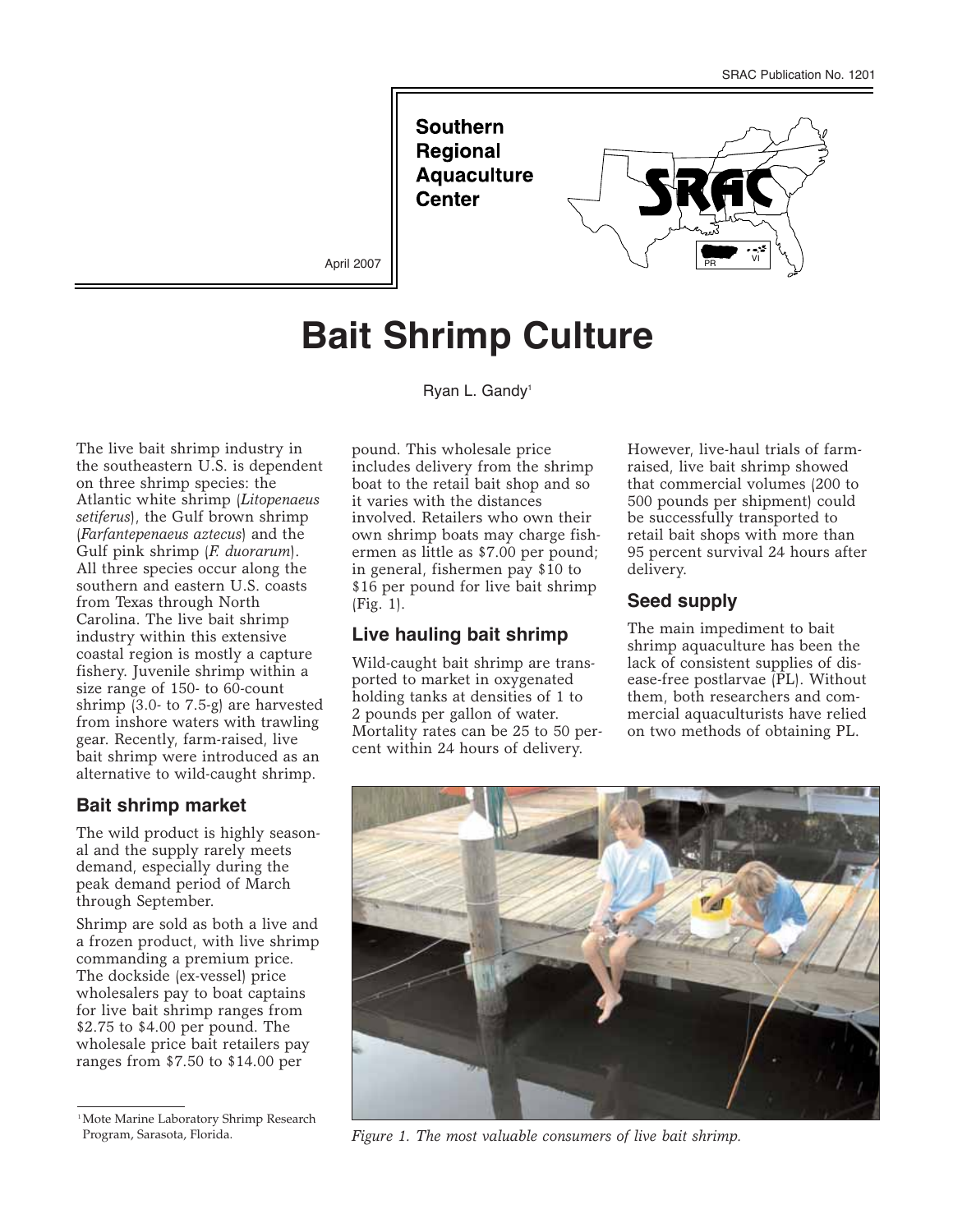#### **Method I - sourcing wild, mated, gravid females**

This method entails leasing coastal shrimp boats during the full moons of spring and early summer to trawl the spawning grounds for mated, gravid (egg-bearing) females (Fig. 2). Once gravid females are caught, they are either spawned in individual tanks onboard the vessel or transported to land-based spawning tanks. Each gravid female is kept in an individual tank for 12 to 36 hours under dark conditions, at a temperature of about 28 °C (82.4 °F), and at a salinity of 30 to 35 ppt. After spawning, the female is removed from the tank and the fertilized eggs hatch within 24 hours.

Sourcing wild, mated, gravid females is a cost-effective technique for acquiring fertilized eggs, but it is not a reliable year-round production method. There also is a high risk of acquiring shrimp infected with viral pathogens that will jeopardize the biosecurity and sustainability of the farm.

#### **Method II– hatchery**

Developing and operating a biosecure hatchery is both capital and labor intensive. However, a biosecure hatchery ensures a sufficient year-round supply of PL for commercial operations. Healthy broodstock must be developed and maintained in a disease-free hatchery. The quantity of viral pathogen-free broodstock is limited. Researchers at the Mote Marine Laboratory in Sarasota, Florida, the Waddell Mariculture Center in Bluffton, South Carolina, and the Texas Agricultural Experiment Station in Corpus Christi, Texas, are isolating and developing "high-health" broodstock populations of the Atlantic white shrimp and Gulf pink shrimp.

"High-health" broodstock are developed through a process of quarantine and routine population testing using histological examination and a polymerase chain reaction (PCR) technique. Continuous screening of broodstock and offspring with these diagnostic tools detects organisms with specific pathogens so they can be eliminated from

these populations. Once a "highhealth" wild population has been isolated, it is induced to spawn and its offspring are tested for known viral pathogens. Once the offspring are determined to be "clean," they are moved to a biosecure grow-out facility where they are raised to broodstock size. The broodstock are then reproduced in maturation facilities and their offspring are used to supply farmers with PL.

The maturation and reproduction of broodstock occur in a climatecontrolled maturation system (27 °C, 80.6 °F) with 14-hour light and 10-hour dark photoperiods (Fig. 3). Broodstock are kept in 10.5- to 16.4-m2 (12-ft to 15-ft diameter) maturation tanks at densities of six shrimp per m<sup>2</sup>. During maturation, broodstock are supplied with a combination of fresh squid, adult enriched *Artemia* and bloodworms fed on a wet-weight basis (20 percent of body weight per day, bw/d). Dry maturation diets are added to reduce the cost of fresh food.

Once acclimated to the maturation system, females are unilaterally ablated—a process in which one eyestalk is removed to induce maturation. Ovarian development ensues within 72 hours and mating and spawning begin thereafter. Broodstock ranging from 25 to 35 g have a reproductive capacity of 100,000 to 250,000 eggs per spawn and can spawn every 3 to 7 days.

Fertilized eggs will hatch within 24 hours of fertilization at 28 °C (82.4 °F). The nauplii are allowed to remain in hatching tanks until they metamorphose into the last



*Figure 2. Sourcing gravid females at night onboard a shrimp boat.*



*Figure 3. Maturation system.*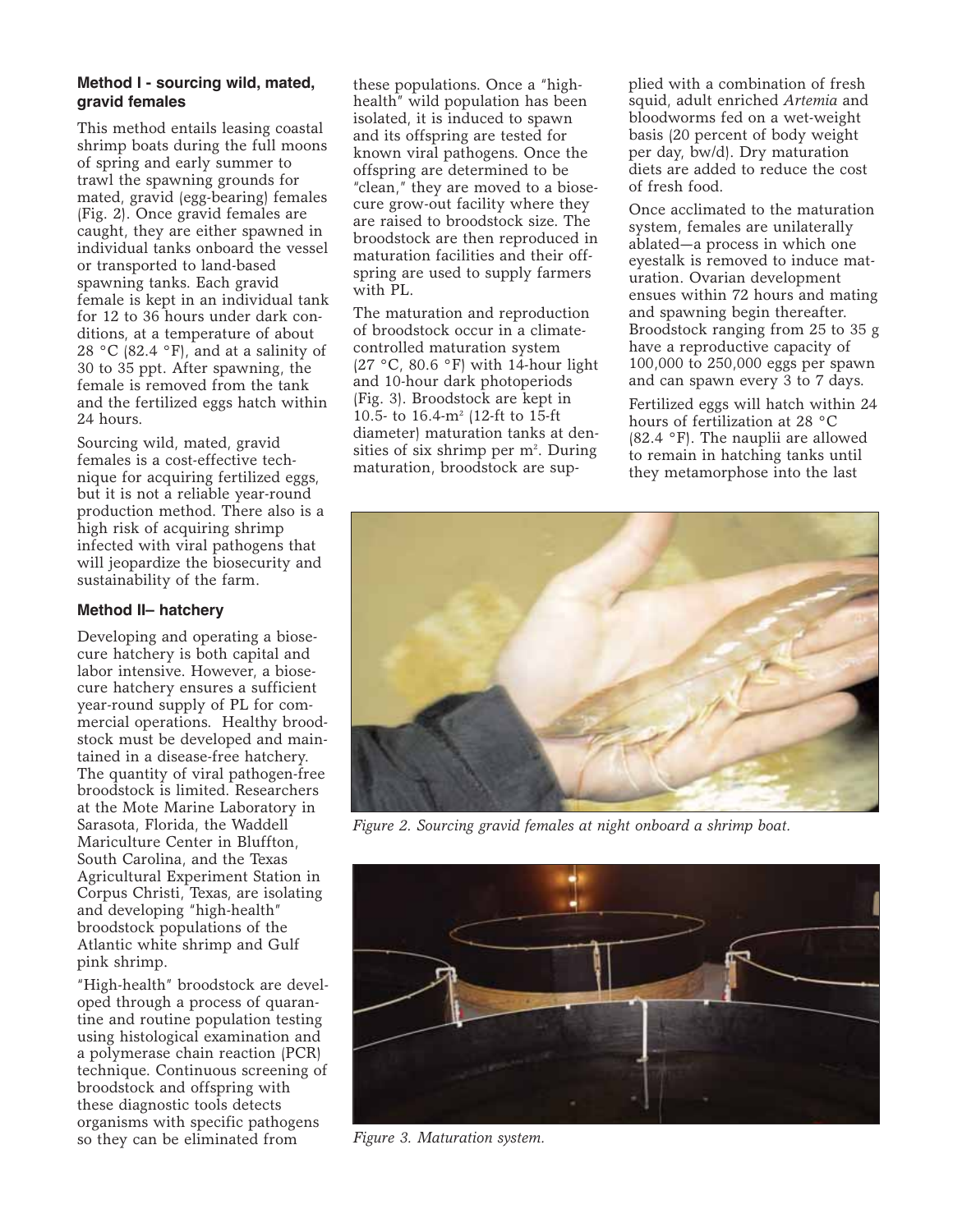naupliar stage  $(N_5)$ . During the naupliar stages, no feed is provided as nauplii feed on their yolk sacs. Nauplii  $(N_5)$  are then collected and transferred to larval-rearing tanks maintained at 28 to 29  $\degree$ C (82.4 to 84.2 °F) where they are fed marine algae (*Chaetoceros gracilis* and *Isochrysis galbana*), live, newly hatched *Artemia* nauplii, and dry larval and postlarval diets, depending on the stage of development and the dietary needs of that stage.

Shrimp larvae go through six larval stages over a 9-day period in the larval-rearing tank before they metamorphose to a postlarval  $(PL_1)$ stage. The entire larval cycle from  $N<sub>5</sub>$  until the shipment of the  $PL<sub>8-13</sub>$ lasts 17 to 22 days, depending on the age of the PL requested by the farm. In general, farmers request  $PL_8$  -  $PL_{13}$  for stocking production systems.

## **Shipping post-larvae**

Post-larvae are removed from larval-rearing tanks and concentrated for counting, packing and shipping. Shrimp PL are shipped at densities of 1,000 to 2,000 per L in polyethylene bags containing seawater (30 to 35 ppt) that is saturated with oxygen and cooled to 18 °C (64.4 °F) before packing. The bags are usually packed in insulated foam coolers to maintain temperature during shipping. Some farmers save on the high cost of freight by transporting high densities of PL (more than 1 million) in live-haul trucks with oxygenated tanks.

## **Acclimation**

When a PL is at least 8 days old  $(PL<sub>s</sub>)$ , it is sufficiently robust to handle the stress of transport and acclimation. The culture system must be more than 15 ppt salinity and warmer than 20  $\rm{^{\circ}C}$  (68  $\rm{^{\circ}F}$ ) for the acclimation to proceed. Acclimation is accomplished in small, temporary tanks near the pond (direct stocking) or in a nursery tank (a temporary tank for holding animals before they are released into the grow-out system). During acclimation, the density of shrimp is more than 500 per L. Pure oxygen is provided to the tanks and bags during acclimation.

As a general rule, the acclimation temperature is changed by 1 °C (1.8 °F) every 15 minutes until it matches the culture system temperature. Once temperature is adjusted, salinity can be changed by 1 ppt every 15 minutes until it matches the culture tank salinity. If the pond has less than 15 ppt salinity and/or a temperature of less than 20 °C (68 °F), it is advisable to use a nursery phase and stock older, heartier juveniles later on.

# **Zero exchange intensive nurseries**

Intensive nurseries (1,000 to  $50,000$  PL/m<sup>2</sup>) with biomass capacities of 2 to 4 kg/ $m<sup>2</sup>$  operated under zero exchange have become an important tool for shrimp farmers. Zero exchange nursery systems can have survivals of more than 80 percent and a harvest biomass of 1 to 7  $\text{kg/m}^2$ , depending on the skill of the management and the investment in capital infrastructure (filters and oxygenation). Basic systems consist of a green house enclosure; a 20- to 60-mil, high-density, polyethylene (HDPE) liner; a sand or bead filter; a regenerative blower for aeration; a propane or electric heat source; and oxygen injection for large biomasses (more than  $2.5 \text{ kg/m}^2$ ) and emergencies. With increased experience and capital expenditure,

farmers may increase production densities to more than  $2.5 \text{ kg/m}^2$ .

Intensive nurseries increase growout survival by allowing farmers to stock larger shrimp (0.25 to 1.0 g) into grow-out systems. In the temperate climate of the southeastern U.S., greenhouse-enclosed nurseries are used to give shrimp a head start in early fall (Fig. 4). A "head start" nursery is an effective way to increase the number of crops each year and have better control over production by stocking known quantities of heartier juveniles. In regions where early spring temperatures are cooler than  $20 °C$  (68 °F), greenhouse nurseries are essential so that the crop can be held until water in the grow-out system warms up.

#### **Nursery management**

Nursery culture water is maintained at a temperature of 28 to 29 °C (82.4 to  $\overline{8}4.2$  °F), a dissolved oxygen level of 5 to 7 mg/L, a pH of 7.5 to 8.5, and a Secchi depth of 25 to 30 cm. Ten to 14 days before PL arrive from a hatchery, the culture tanks are filled with seawater (20 to 35 ppt). Then the water is sterilized with sodium hypochlorite (household bleach at 10 ppm) to prevent the introduction of pathogens from incoming waters. The treated culture water is allowed to sit for 24 hours without aeration to prevent a rapid reduction of chlorine. During this period



*Figure 4. Intensive greenhouse nursery at Mote Marine Laboratory.*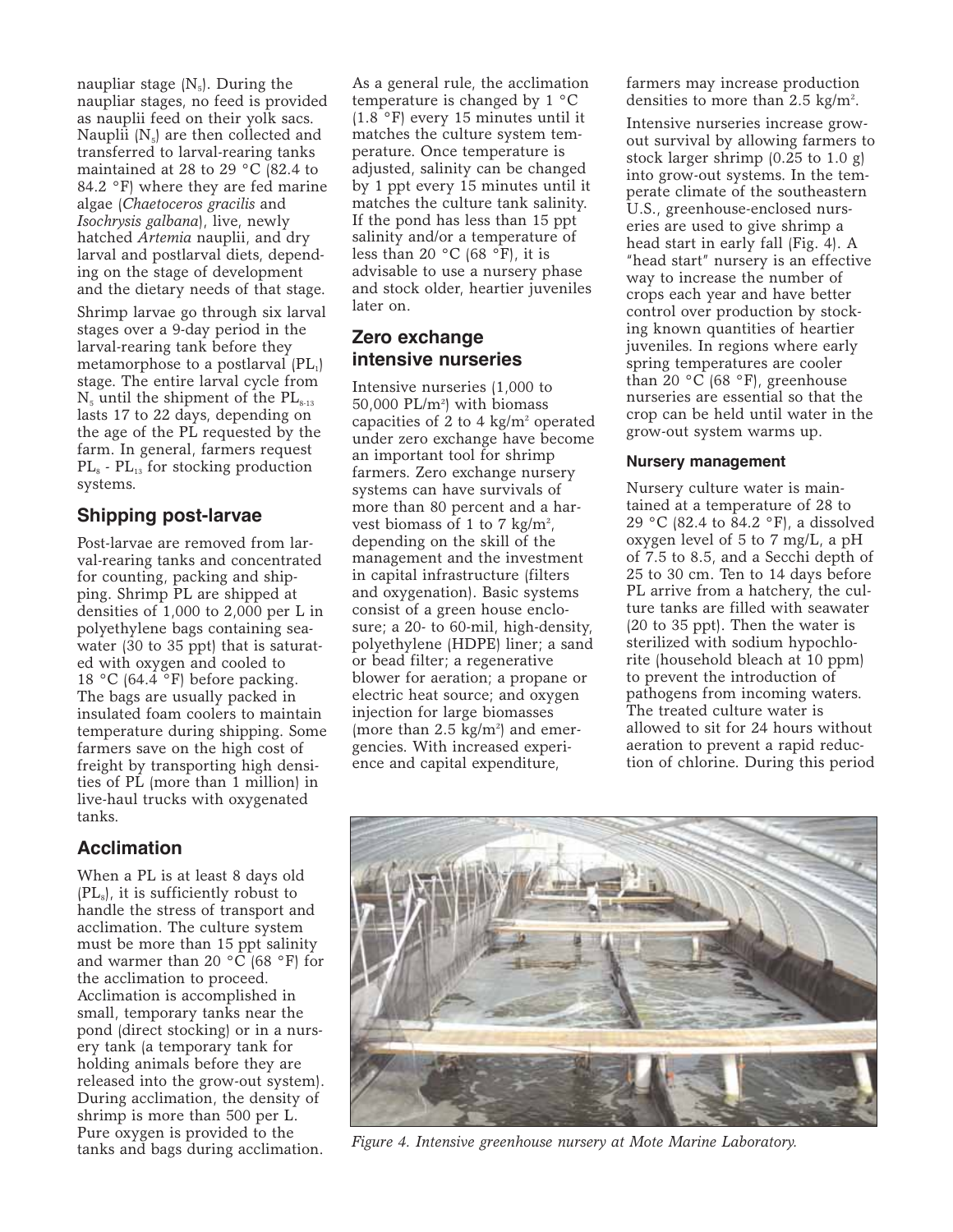the chlorine concentration will remain above 1 ppm to provide the necessary disinfection level. After 24 hours, the water is heavily aerated to remove residual chlorine, a process that takes 3 to 5 days depending on temperature and organic load. The dechlorinated culture water is then fertilized and inoculated with algae.

The raceway water is fertilized with inorganic fertilizer (5 mg/L urea, 0.5 mg/L triple super phosphate and 1 mg/L sodium metasilicate). Water from an adjacent raceway with a healthy algal bloom is generally used to inoculate the new raceway with algae. Moderate aeration is maintained in the raceways as the algal bloom develops over the next 7 days to a Secchi reading of approximately 25 to 30 cm. It is important to check pH as the bloom develops. The high pH (higher than 8.75) created by the algal bloom can be a problem for young PL. To counteract it, carbon dioxide from a compressed  $CO<sub>2</sub>$ cylinder is added to the culture water with an air stone to decrease the pH to 8.0 before PL are stocked. Nursery aeration is then reduced to a minimum and PL are acclimated and stocked in the nursery system.

#### **Nursery feeds**

A diet of newly hatched *Artemia* (five nauplii/L/day) and dry postlarval feed (50% protein) is fed at 10 to 25 percent of the total body weight per day (bw/d) for the first 5 days after stocking. Then the feed rate is reduced to 7.5 percent bw/d and the feed is changed to a 40% protein crumble #0 feed. The crumble size is gradually increased (0, 1, 2, 3 and 4) as the shrimp grow. Shrimp feed is provided at 7.5 percent bw/d for days 6 through 14, then reduced to 6 percent bw/d for the remainder of the culture period.

#### **Nursery growth rate**

Under intensive nursery culture, native shrimp have grown from a  $PL_{10}$  to 0.5 g in 50 to 60 days. Supplemental oxygen and periodic filtration (using a sand or bead filter) are necessary to complete the

nursery cycle as the biomass increases to more than 2.5 kg/m<sup>2</sup>.

#### **Nursery harvesting**

Nurseries should be equipped with a harvest basin and constructed to drain fully. Harvest begins in the early morning when the nursery is drain-harvested into a harvest basin. Shrimp are removed from the harvest basin with collection nets and transferred to hanging balances for group weights. During the weighing process, a periodic sub-sample of the population is weighed and counted to determine the average weight of the population. The average weight and total biomass are used to determine total shrimp harvested and the survival in the raceways

Total shrimp harvested = Total biomass weighed ÷ Average weight

Survival rate = (Total shrimp harvested  $\div$ Number of shrimp stocked) x 100 %

The shrimp are rapidly weighed and placed in hauling tanks equipped with oxygen injection for transportation to the pond.

#### **Intensive pond production**

For optimum production, pond water should have a temperature of 28 to 29 °C (82.4 to 84.2 °F), a salinity of 20 to 30 ppt, a dissolved oxygen level higher than 5 mg/L, a

pH higher than 7.5, and a Secchi depth of 25 to 30 cm. Ponds may be disinfected with 10 ppm chlorine upon filling to kill viral vectors and pathogens that may be introduced from wild sources. However, this may not be economically feasible, given the cost of chlorine and size of the operation. Whether or not a pond is dechlorinated, incoming water should always be filtered with 200-micron socks.

Ponds are filled and fertilized with 200 pounds per acre of cottonseed meal 5 to 7 days before stocking. Culture water from an established pond is transferred into the new pond to inoculate it and expedite the algal bloom. The algal bloom should be well established (25 to 30 cm Secchi depth) when shrimp are stocked.

Once in the ponds, shrimp are fed a 30 to 35% protein feed at rates of 3 to 6 percent bw/d. Feed trays are used to prevent overfeeding. The water must be aerated at a rate of 10 to 18 hp per acre (Fig. 5). The general pond culture period for 90-count shrimp (5.0 g) is 90 days. Ponds stocked with 0.5-g shrimp at a density of 200 per  $m<sup>2</sup>$  can grow at a rate of 0.5 g per week, have 70 percent survival, and produce up to 7,000 kg/ha (6,160 lbs/ac) of market size (5.0-g) live bait shrimp.



*Figure 5. Intensive pond production at the Texas Agricultural Experiment Station in Corpus Christi, Texas.*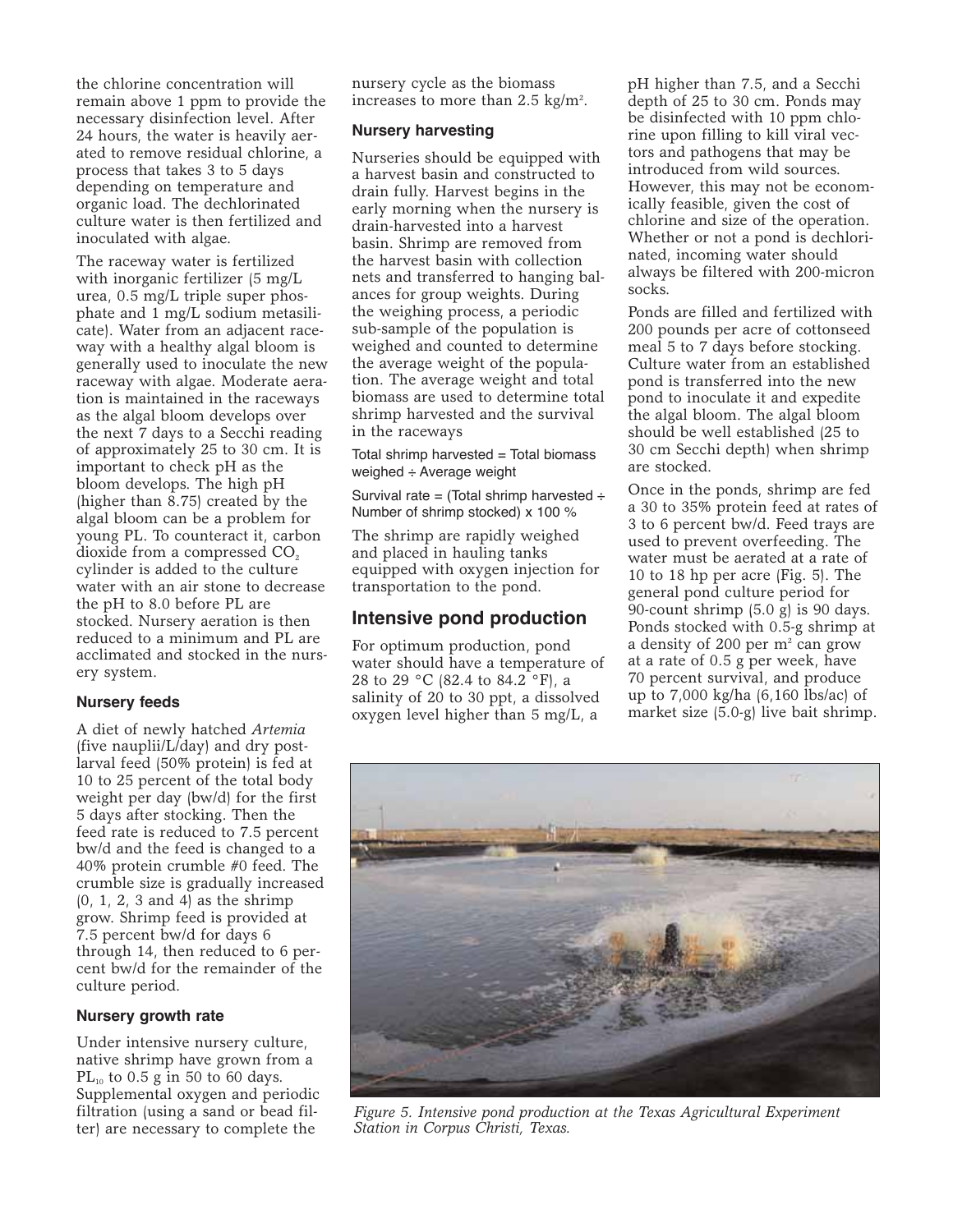#### **Pond harvesting**

Shrimp are harvested in the early morning when the temperature is low. A seine can be used to manually harvest the pond, though this method is labor intensive. Another method uses a hydraulic fish pump attached to the harvest basin to drain-harvest the pond. Harvested shrimp are rapidly weighed in small batches (less than 35 pounds each) before being loaded into a hauling truck. The hauling truck is equipped with oxygen injection to maintain saturated oxygen conditions (more than 10 mg/L) during transport. The temperature is also lowered to about 20 $\degree$ C (68 $\degree$ F) to reduce stress.

Farmers who harvest and sell live shrimp to wholesalers at pond bank can expect prices of \$4.50 to \$5.50 per pound. Farmers who invest in hauling trucks and equipment can expect to receive more than \$7.50 per pound for delivered shrimp.

## **Other culture systems**

Since the mid 1990s, researchers have been developing super-intensive, closed-recirculating shrimp production systems. Recent advances in this technology have made it possible to produce shrimp year round under high density conditions (3 to 7 kg/m<sup>2</sup>). These systems are still in the research and development phase so capital and operating costs are much higher (more than \$3.50 per pound) than with pond production methods (\$1.25 to \$2.50 per pound). The economic feasibility of these production systems is currently limited to markets where prices are consistently high (more than \$5.00 per pound). Superintensive production systems are marginally profitable when the price falls below \$5.00 per pound. These systems are not economically feasible when there is considerable competition or profit margins are low, but they do show promise for year-round production or for facilities that must be located inland in biosecure areas.

## **Bait shrimp aquaculture information**

#### **Contacts by state**

*Alabama*

D.A. Davis Department of Fisheries and Allied Aquacultures, Auburn University

*Florida*

R. L. Gandy Mote Marine Laboratory Shrimp Research Program, Sarasota

*Mississippi*

T. R. Hanson Department of Agricultural Economics, Mississippi State University

*South Carolina*

C.L. Browdy South Carolina Department of Natural Resources

*Texas*

T. M. Samocha Texas Agricultural Experiment Station Shrimp Research Program

# **Selected readings**

- Cohen, J., T.M. Samocha, J.M. Fox and A.L. Lawrence. 2005. Biosecured production of juvenile Pacific white shrimp in an intensive raceway system with limited water discharge. *Aquacultural Engineering* 32(3- 4):425-442.
- Davis, D.A. and C.R. Arnold.1998. The design, management and production of a recirculating raceway system for the production of marine shrimp. *Aquacultural Engineering* 17:193- 211.
- Gandy, R.L. 1997. U.S. national live bait shrimp market survey. Master's thesis, Texas A&M University-Corpus Christi, Corpus Christi, Texas.
- Gandy, R., T.M. Samocha, E.R. Jones, and D.A. McKee. 2001. The Texas live bait shrimp market. *Journal of Shellfish Fisheries* 20(1):365-367.
- de Garza, Yta, D.B. Rouse and D.A. Davis. 2004. Influence of nursery period on the growth and survival of *Litopenaeus vannamei* under pond production conditions. *Journal of the World Aquaculture Society* 35:357-35.
- Hanson T.R., R.K. Wallace, L.U. Hatch and W. Hosking. 1999. Coastal Alabama recreational live bait study, Report on the 1997 and 1998 Alabama live bait market surveys. Report prepared for the Auburn University Marine Extension and Research Center, 4170 Commander's Dr., Mobile, Alabama. AUMERC 00-1. 30 pp.
- Mays, R., J.A. Venero, D.A. Davis, D.B. Rouse and I.P. Saoud. (in press). Nursery protocols for the rearing of the brown shrimp, *Farfantepenaeus aztecus*: effects of stocking density, salinity and EDTA on growth and survival. *Journal of Applied Aquaculture*.
- Sandifer, P.A., J. S. Hopkins, A.D. Stokes and C.L. Browdy. 1993. Preliminary comparisons of the native *Penaeus setiferus* and Pacific *Penaeus vannamei* white shrimp for pond culture in South Carolina. *Journal of the World Aquaculture Society* 24:295-303.
- Samocha, T.M., B.J. Burkott, A.L. Lawrence, Y.S. Juan, E.R. Jones and D.A. McKee. 1998. Management strategies for production of the Atlantic white shrimp *Penaeus setiferus* as bait shrimp in outdoor ponds. *Journal of World Aquaculture Society* 29:211-220.
- Samocha, T.M. and R. Gandy. 2000. Protocol for nursery raceway. *Acuacultura del Ecuador* 39:72-77.
- Zajicek, P., D. Zimett, C. Adama and A. Lazur. 1997. Live bait shrimp market analysis and farm enterprise budget. Bureau of Seafood and Aquaculture. Florida Department of Agriculture and Consumer Services.